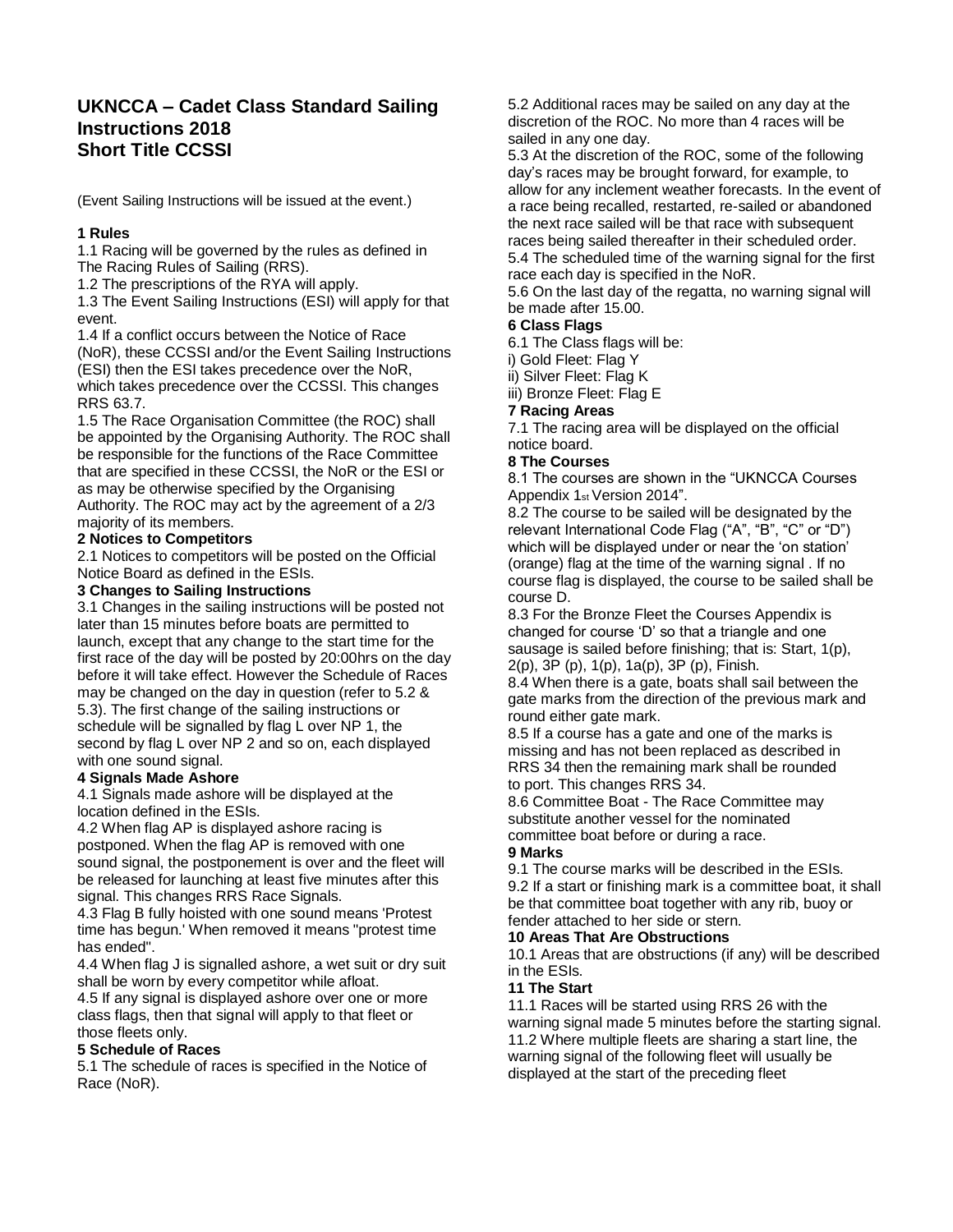11.3 The starting line will be between a mast on the committee boat displaying an orange flag at the starboard end and either the centre of a dan buoy with an orange flag or a mast displaying an orange flag on another committee boat at the port end. 11.4 When a limit mark is laid near the starboard Committee Boat it is a starting limit mark that shall be left to starboard when starting. For the purposes of RRS 31 the committee boat, the starting limit mark and the outer starting line mark are all starting marks.

11.5 Boats whose preparatory signal has not been made are reminded of their obligations not to interfere with boats that are racing as set out in RRS 24.1.

11.6 A boat starting later than 10 minutes after her starting signal will be scored Did Not Start (DNS) without a hearing. This changes rules A4 and A5. 11.7 The approximate compass bearing of the first mark may be displayed on the committee boat.

11.8 RRS 30.1 (I Flag Rule) is modified by deleting the words "or its extensions".

#### **12 Change of the Next Leg of the Course**

12.1 To change the next leg of the course, the race committee will move the original mark or a mark described in ESI for that purpose (or the finishing line) to a new position. This adds to the meaning of RRS 33.

#### **13 Shortening Course**

13.1 When the course is shortened RRS 32.2 shall apply (and both RRS 32.2 and CCSSI 13.2 may be applied in the same race).

13.2 Course 'D' may be shortened when the Committee Boat is in its normal position by its displaying flag 'S' alongside the class flag with 2 sound signals. When this is the case, the leading boat shall round mark 3P to port and proceed to the normal finishing line. All other competitors shall complete the number of rounds equal to the leading boat before proceeding to the finishing line. This modifies RRS 32.2.

14 **Abandoning Races, Maximum Time for First Leg** 14.1 RRS 32.1 is modified by the addition of the following: "(f) for any other reason thought appropriate by the race committee."

14.2 If the first leg of the course is not completed by the first boat within 30 minutes of the start the race shall be abandoned. This adds to RRS 32.1.

### **15 The Finish**

15.1 The normal finishing line will be the line between a mast displaying an orange flag on the committee boat (with a blue flag being displayed from a nearby halyard) and the centre of a buoy displaying a blue flag. 15.2 When Flag F is displayed from the committee boat the Race Committee is planning another race without a break in racing. The warning signal for the next race, if held, will be not less than 1 minute after Flag F is removed with one sound signal. This adds to Race Signals.

### **16 Time Limits**

16.1 Subject to 16.2 below: the time limit shall be 100 minutes for the first boat to finish; boats that do not finish within 30 minutes of the finishing time of the first boat shall be scored DNF. This changes RRS 35. 16.2 Where, in the opinion of the Race Officer 40% or fewer of the boats that started the race have not finished or are not likely to finish within a reasonable time of the first boat, the Race Officer may award observed place positions to those boats that are still racing. The Race Officer's decision is final and no application for redress can be made. This modifies RRS 35, 60 and 62. **17 Protests**

17.1 Boats intending to protest or ask for redress shall if it is reasonably practicable for them to do so, register their intention immediately upon finishing with the protest boat, which shall be a race committee boat displaying flag R near the finishing line. A boat that does not finish shall, if it is reasonably practicable for it to do so, inform either the boat displaying flag R or a safety boat. This adds to the requirements of RRS 61.1.

17.2 The time-limit within which protest forms must be delivered to the Race Office is 75 minutes after the last boat finished the last race of the day on the course on which the protest incident occurred or 75 minutes after racing was abandoned for the day on the course on which the protest occurred. This time limit may be extended at the discretion of the ROC under exceptional circumstances, eg light winds. This adds to RRS 61.3. 17.3 Arbitration - The arbitration procedure is detailed in the RYA website in the "Racing – Race Officials – Rules Disputes Process" section.

17.3.1 Any protests involving only 2 boats and a rule of RRS Part 2 or RRS31, will be subject to arbitration. 17.3.2 RRS44.1 is changed to permit a boat to take a 30% scoring penalty as calculated in RRS44.3(c) during the arbitration hearing. However, the penalty shall not exceed 15 points.

17.3.3 RRS 63.1 is changed by adding "the arbitrator may allow the protest to be withdrawn without the approval of the protest committee".

17.3.4 At the arbitration meeting, the arbitrator will meet with one representative from each boat. No witnesses, no crews, no coaches, and no parents will be allowed to attend.

17.3.5 After the arbitration meeting the arbitrator will offer his opinion that:

(i) The protest is invalid or no boat broke a rule. If the protestor agrees the protest may be withdrawn. (ii) One or both boats broke a rule. The boat(s) breaking the rule may accept a penalty mentioned in 17.4 and the protest may be withdrawn.

(iii) The arbitrator decides that a protest is required whereby the Protest Committee will hear the protest. 17.3.6 The arbitrator may be a member of the Protest Committee or if not may be permitted to observe the testimony given to the protest committee and offer testimony. This changes RRS 63.3(a).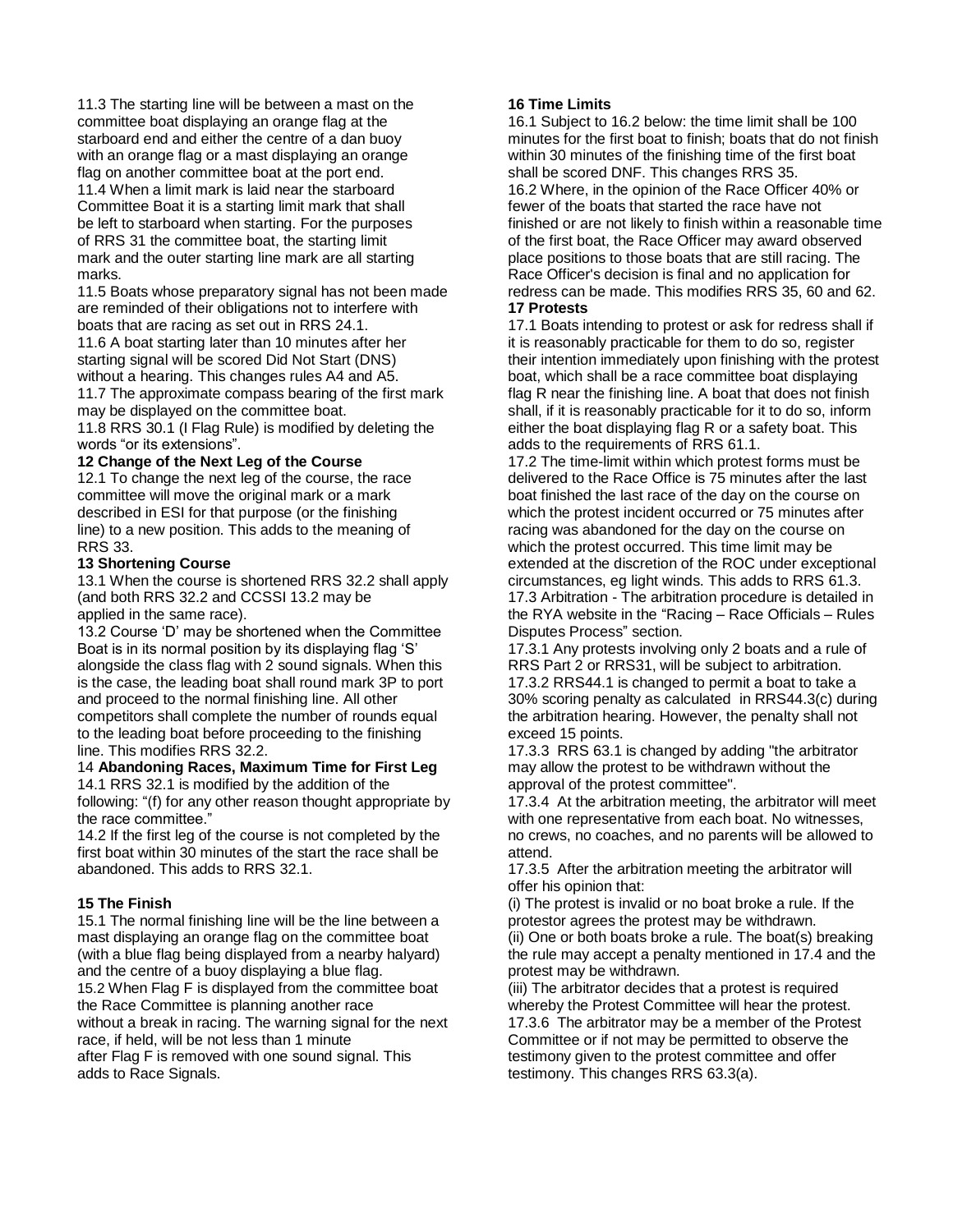17.4 The time and place of the hearing of a protest will be posted on the official notice board at any time after the protest has been delivered.

17.5 When a protest is lodged within protest time every reasonable attempt will be made to post the time and place for its hearing within 20 minutes of the end of the protest time limit. Posting before the

expiration of that 20 minute period will be considered to be notification to all parties to the

hearing. It shall be the responsibility of competitors to check the notice board for such notices, obtain their copy of the protest form and make sure that they and their witnesses attend the hearing.

17.6 The times and places of hearings already posted on the official notice board may subsequently be changed by further postings on the official notice board. 17.12 Clauses 17.2 to 17.3.3 each change RRS 63.2. 17.13 A member of the protest committee may protest a

boat in respect of an incident which he observes in the racing area (including an infringement of Rule 42). This adds to RRS 60.3.

If he does so:

(1) He shall inform the boat concerned as soon as reasonably possible and shall also deliver a protest within protest time. This changes RRS 61.1(b). And (2) He shall not be a member of any protest committee which hears a protest concerning or relating to that incident.

### **18 Scoring System**

18.1 The series will be scored using the low point scoring system defined in section A4 of Appendix A to the RRS, as modified by the following provisions and, where appropriate, by CCSSI paragraphs 18.5 and 18.6. 18.2 Two races are required to be completed to constitute a series.

18.3 The number of race results that boats will be able to discard depends upon the number of races completed during the event as set out in the table below.

#### **Races Discards Races Discards Races Discards**

**1 – 4** No discards **15– 19** 3 discards **30– 34** 6 discards **5 – 9** 1 discard **20– 24** 4 discards **35– 39** 7 discards **10 - 14** 2 discards **25– 29** 5 discards **40 – 44** 8 discards 18.4 Where the entries are divided into gold and silver fleets, the series results will be combined for the Gold and Silver fleets. If there is a separate Bronze Fleet, there will be a separate set of results for that fleet. 18.5 Entries may be divided into Gold, Silver and Bronze fleets. If the ROC sees fit, it may hold the Bronze fleet ashore while running races for the Gold and Silver fleets. If the ROC sees fit, it may hold the Bronze and Silver fleets ashore while running races for the Gold fleet. A boat in the Silver Fleet which is held ashore under this CCSSI will be awarded points for the race or races for which she is held ashore as follows:

(a) If the Silver Fleet has been permitted to compete (i.e. not held ashore under this CCSSI) in 2 or more races in the event, average points will be calculated for the races in which the silver fleet were permitted to compete,

calculated to the nearest tenth of a point (0.05 to be rounded upward). These average points will be awarded for each race in which the Silver Fleet was held ashore. Otherwise,

(b) Boats will be awarded points for each race where the Silver Fleet is held ashore equal to the number of boats in the Gold Fleet which entered the race concerned, plus 1 point.

18.6 If a race in respect of which the Silver Fleet is held ashore is completed, Gold Fleet Boats entered for that race that do not start, do not finish, retire or are disqualified from it shall be awarded points for that race equal to the number of boats in the Gold Fleet which entered that race plus 1 point. (This changes RRS Appendix A., A4.2) No redress will be awarded (changing Rule 62).

#### **19 Safety**

19.1 No boat shall go afloat at any time between 0001 hrs on the date of registration and 2359 hrs on the last day of the event except with the permission of a member of the ROC.

19.2 Adequate personal buoyancy shall be worn at all times from the collection of tallies until the return of tallies. This changes RRS 40, Signals (Flag Y). 19.3 Tallies

19.3.1 Tallies are numbered, colour coded rubber bands. Tally numbers will be issued to competitors at or after registration. Tallies will be issued each day before the race committee authorise the boats to be launched. Helms will be issued with green bands and crews with red bands.

19.3.2 No boat shall go afloat unless both helm and crew have received their tallies from the Race Committee and the tallies are being worn by both competitors on the right wrist over all clothing.

19.3.3 Immediately on coming ashore each competitor shall hand his or her tally to the Beach Master or replace the tally bands on the tally board.

19.3.4 If a competitor does not comply with 19.3.2 & 19.3.3, the Race Committee may report that fact to the Protest Committee under RRS 60.2 (c). The ROC may choose to commute this protest to a donation of £5, made to the RNLI.

19.3.5 Another boat may not protest infringements of 19.3 (Tallies). (Changes RRS 60.1(a)).

19.4 Two Adhesive labels bearing the tally number may be issued to each boat. If issued one must be fixed on the port side close to the bow transom of the boat and one to the front of the launching trolley where it is easily visible. Boats without labels may not be allowed to launch.

19.5 The Race Committee may hold a boat ashore, or require a boat to go ashore at any time when afloat, whether racing or not, if it considers that (a) the boat, her equipment, or the clothing of helm and/or crew, or

(b) the physical condition of the helm and/or crew is not adequate for the conditions. Such boats will be scored DNC, DNS, DNF as appropriate.